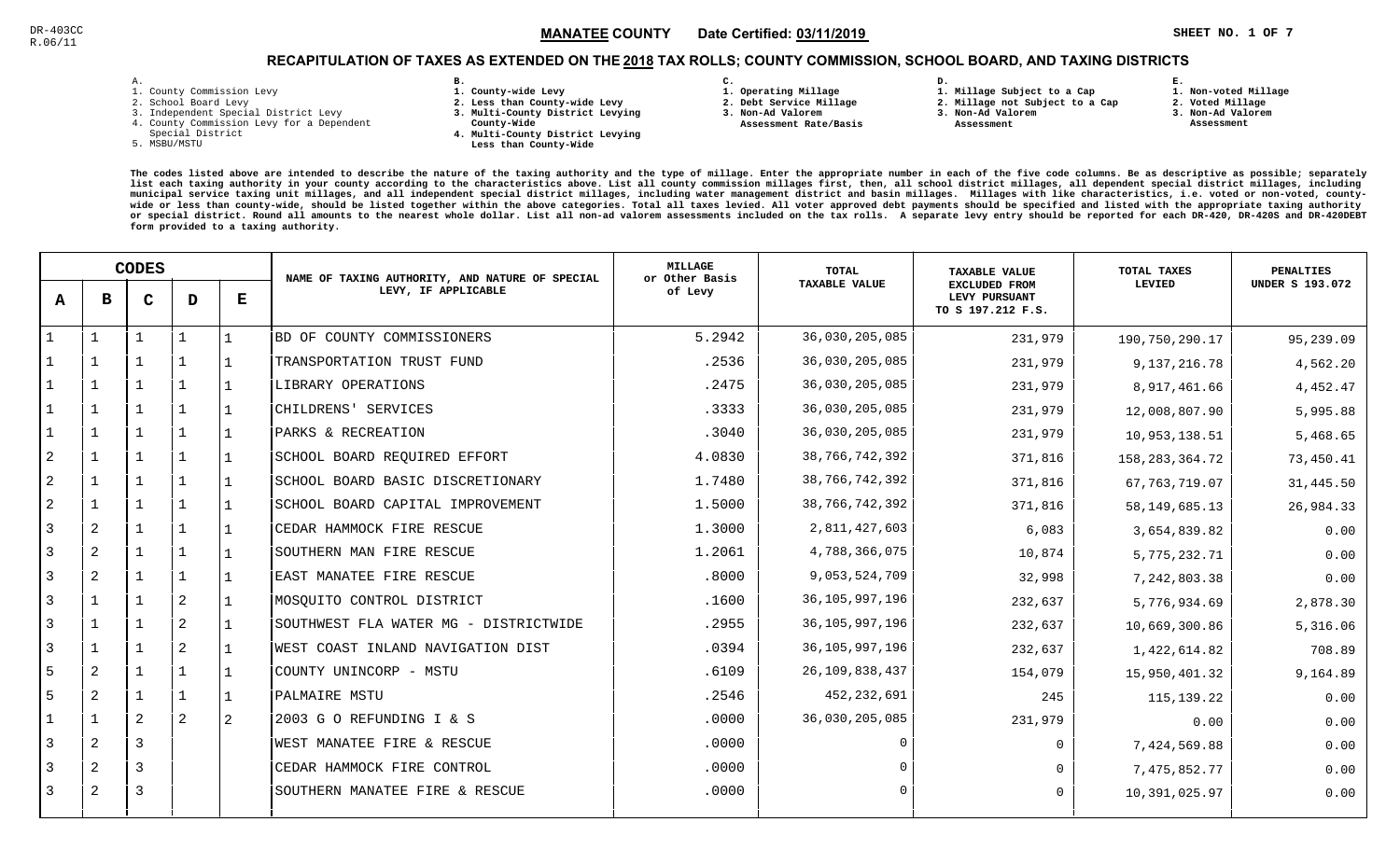## RECAPITULATION OF TAXES AS EXTENDED ON THE <u>2018</u> TAX ROLLS; COUNTY COMMISSION, SCHOOL BOARD, AND TAXING DISTRICTS

| <b>-</b> | ۰ |  |  |
|----------|---|--|--|

- 1. County Commission Levy
- 2. School Board Levy
- 3. Independent Special District Levy
- 4. County Commission Levy for a Dependent
- Special District
- 5. MSBU/MSTU
- **B. 1. County-wide Levy**
- **2. Less than County-wide Levy**
- **3. Multi-County District Levying**
- **County-Wide** 
	- **4. Multi-County District Levying Less than County-Wide**
- **C.**
- **1. Operating Millage**
- **2. Debt Service Millage**
- **3. Non-Ad Valorem Assessment Rate/Basis**
- **2. Millage not Subject to a Cap**

**D.** 

- **3. Non-Ad Valorem**
	- **Assessment**

**1. Millage Subject to a Cap**

 **1. Non-voted Millage2. Voted Millage**

**E.**

- **3. Non-Ad Valorem**
- **Assessment**
- 

|              | <b>CODES</b>   |              |   | NAME OF TAXING AUTHORITY, AND NATURE OF SPECIAL | <b>MILLAGE</b><br>or Other Basis | <b>TOTAL</b> | <b>TAXABLE VALUE</b> | TOTAL TAXES                                                | <b>PENALTIES</b> |                        |
|--------------|----------------|--------------|---|-------------------------------------------------|----------------------------------|--------------|----------------------|------------------------------------------------------------|------------------|------------------------|
| $\mathbf{A}$ | в              | $\mathbf{C}$ | D | Е                                               | LEVY, IF APPLICABLE              | of Levy      | <b>TAXABLE VALUE</b> | <b>EXCLUDED FROM</b><br>LEVY PURSUANT<br>TO S 197.212 F.S. | LEVIED           | <b>UNDER S 193.072</b> |
| 3            | $\mathbf{2}$   | 3            |   |                                                 | NORTH RIVER FIRE DISTRICT        | .0000        | $\Omega$             | $\Omega$                                                   | 8,199,778.07     | 0.00                   |
| 3            | 2              | 3            |   |                                                 | TRAILER ESTATES FIRE CONTROL     | .0000        | $\Omega$             | 0                                                          | 95,233.00        | 0.00                   |
| 3            | 2              | 3            |   |                                                 | EAST MANATEE FIRE RESCUE DIST    | .0000        | $\Omega$             | 0                                                          | 8, 261, 021.33   | 0.00                   |
| 3            | 2              | 3            |   |                                                 | PARRISH FIRE DISTRICT            | .0000        | $\Omega$             | 0                                                          | 1,605,131.33     | 0.00                   |
| 3            | 2              | 3            |   |                                                 | MYAKKA CITY FIRE CONTROL DIST    | .0000        | $\Omega$             | 0                                                          | 1,363,162.00     | 0.00                   |
| 3            | 2              | 3            |   |                                                 | DUETTE FIRE AND RESCUE DIST      | .0000        | $\Omega$             | 0                                                          | 157,865.43       | 0.00                   |
| 3            | 2              | 3            |   |                                                 | CITY OF BRADENTON                | .0000        | $\Omega$             | 0                                                          | 85,216.01        | 0.00                   |
| 3            | 2              | 3            |   |                                                 | RIVER YACHT & RACQUET CLUB       | .0000        | $\cap$               | 0                                                          | 16,580.61        | 0.00                   |
| 3            | 2              | 3            |   |                                                 | LAKEWOOD RANCH I CDD             | .0000        | $\Omega$             | $\Omega$                                                   | 2,163,296.80     | 0.00                   |
| 3            | 2              | 3            |   |                                                 | LAKEWOOD RANCH I & S-I           | .0000        | $\Omega$             | 0                                                          | 0.00             | 0.00                   |
| 3            | 2              | 3            |   |                                                 | LAKEWOOD RANCH II CDD            | .0000        | $\overline{0}$       | 0                                                          | 3, 299, 737.03   | 0.00                   |
| 3            | 2              | 3            |   |                                                 | LAKEWOOD RANCH I & S-II          | .0000        | $\Omega$             | 0                                                          | 0.00             | 0.00                   |
| 3            | 2              | 3            |   |                                                 | LAKEWOOD RANCH IV CDD            | .0000        | $\Omega$             | U                                                          | 2, 266, 667.27   | 0.00                   |
| 3            | 2              | 3            |   |                                                 | LAKEWOOD RANCH V CDD             | .0000        | $\Omega$             | $\Omega$                                                   | 2,680,376.13     | 0.00                   |
| 3            | $\overline{a}$ | 3            |   |                                                 | LAKEWOOD RANCH V I&S             | .0000        | $\Omega$             | U                                                          | 398,987.16       | 0.00                   |
| 3            | 2              | 3            |   |                                                 | TARA CDD                         | .0000        | $\Omega$             | $\Omega$                                                   | 961,301.18       | 0.00                   |
| 3            | 2              | 3            |   |                                                 | <b>WATERLEFE CDD</b>             | .0000        | $\Omega$             | $\Omega$                                                   | 1,804,999.20     | 0.00                   |
| 3            | 2              | 3            |   |                                                 | GREYHAWK LANDING CDD             | .0000        | $\Omega$             | 0                                                          | 2,397,999.42     | 0.00                   |
| 3            | 2              | 3            |   |                                                 | UNIVERSITY PLACE CDD             | .0000        | $\Omega$             | 0                                                          | 724,740.87       | 0.00                   |
| 3            | 2              | 3            |   |                                                 | UNIVERSITY PLACE I&S             | .0000        | $\Omega$             | 0                                                          | 312,480.54       | 0.00                   |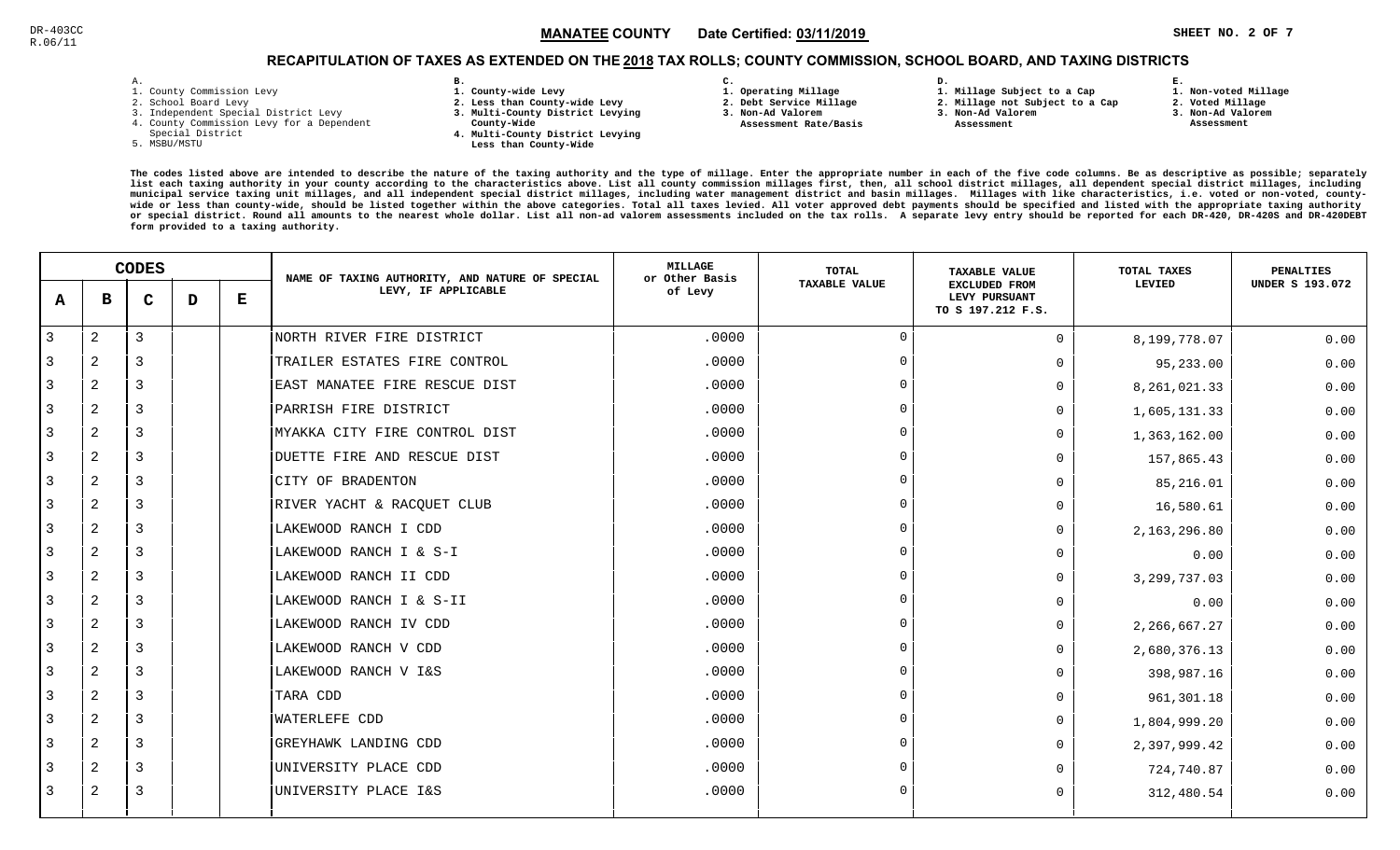**1. Non-voted Millage**

## RECAPITULATION OF TAXES AS EXTENDED ON THE <u>2018</u> TAX ROLLS; COUNTY COMMISSION, SCHOOL BOARD, AND TAXING DISTRICTS

| ۰ |  |  |
|---|--|--|

- 1. County Commission Levy
- 2. School Board Levy
- 3. Independent Special District Levy
- 4. County Commission Levy for a Dependent
- Special District
- 5. MSBU/MSTU
- **B. 1. County-wide Levy**
- **2. Less than County-wide Levy**
- **3. Multi-County District Levying**
- **County-Wide** 
	- **4. Multi-County District Levying Less than County-Wide**
- **C. 3. Non-Ad Valorem**

**2. Debt Service Millage** 

 **Assessment Rate/Basis**

- **1. Operating Millage**
- **1. Millage Subject to a Cap**

**D.** 

- **2. Millage not Subject to a Cap3. Non-Ad Valorem**
	- **Assessment**
- 
- **3. Non-Ad Valorem**

**E.**

**2. Voted Millage Assessment**

|               | <b>CODES</b>   |                |   | NAME OF TAXING AUTHORITY, AND NATURE OF SPECIAL | <b>MILLAGE</b><br>or Other Basis | <b>TOTAL</b> | <b>TAXABLE VALUE</b> | <b>TOTAL TAXES</b>                                         | <b>PENALTIES</b> |                        |
|---------------|----------------|----------------|---|-------------------------------------------------|----------------------------------|--------------|----------------------|------------------------------------------------------------|------------------|------------------------|
| A             | в              | C              | D | $\bf E$                                         | LEVY, IF APPLICABLE              | of Levy      | <b>TAXABLE VALUE</b> | <b>EXCLUDED FROM</b><br>LEVY PURSUANT<br>TO S 197.212 F.S. | LEVIED           | <b>UNDER S 193.072</b> |
| $\mathbf{3}$  | $\overline{2}$ | 3              |   |                                                 | HERITAGE HARBOUR SOUTH CDD       | .0000        | $\overline{0}$       | $\Omega$                                                   | 1,167,532.09     | 0.00                   |
| $\mathcal{R}$ | $\overline{2}$ | 3              |   |                                                 | HARBOURAGE AT BRADEN RIVER CDD   | .0000        | $\Omega$             | $\Omega$                                                   | 680,064.79       | 0.00                   |
| 3             | $\overline{2}$ | 3              |   |                                                 | LAKEWOOD RANCH VI CDD            | .0000        | $\Omega$             | $\Omega$                                                   | 1,074,624.53     | 0.00                   |
| 3             | 2              | 3              |   |                                                 | LAKEWOOD RANCH VI I&S            | .0000        | $\Omega$             | $\Omega$                                                   | 965,679.89       | 0.00                   |
| 3             | 2              | $\overline{3}$ |   |                                                 | HERITAGE HARBOUR MARKETPLACE     | .0000        | $\Omega$             | 0                                                          | 390,984.56       | 0.00                   |
| 3             | $\overline{a}$ | 3              |   |                                                 | LEXINGTON I&S                    | .0000        | $\Omega$             | $\Omega$                                                   | 157,642.96       | 0.00                   |
| 3             | $\overline{a}$ | 3              |   |                                                 | LEXINGTON CDD                    | .0000        | $\Omega$             | 0                                                          | 39,015.38        | 0.00                   |
| 3             | $\overline{2}$ | 3              |   |                                                 | LAKEWOOD RANCH IV I&S            | .0000        | $\cap$               | $\Omega$                                                   | 160,323.74       | 0.00                   |
| 3             | $\overline{2}$ | 3              |   |                                                 | FOREST CREEK CDD                 | .0000        | $\Omega$             | $\Omega$                                                   | 1,145,762.41     | 0.00                   |
| 3             | $\overline{a}$ | 3              |   |                                                 | FOREST CREEK I & S               | .0000        | $\cap$               | $\Omega$                                                   | 0.00             | 0.00                   |
| 3             | 2              | $\overline{3}$ |   |                                                 | WATERS EDGE CDD                  | .0000        | $\Omega$             | 0                                                          | 420,649.65       | 0.00                   |
| 3             | $\overline{c}$ | 3              |   |                                                 | WATERS EDGE I&S                  | .0000        | $\Omega$             | $\Omega$                                                   | 221, 418.35      | 0.00                   |
| 3             | $\overline{2}$ | $\overline{3}$ |   |                                                 | PALMA SOLA TRACE CDD             | .0000        | $\Omega$             | U                                                          | 461,938.35       | 0.00                   |
| 3             | $\overline{a}$ | 3              |   |                                                 | LAKEWOOD RANCH STEWARDSHIP O&M   | .0000        | $\cap$               | $\Omega$                                                   | 2,617,900.40     | 0.00                   |
| 3             | $\overline{2}$ | 3              |   |                                                 | LAKEWOOD RANCH STEWARDSHIP I&S   | .0000        |                      | $\Omega$                                                   | 10,820,826.84    | 0.00                   |
| 3             | $\overline{2}$ | 3              |   |                                                 | HERITAGE HARBOUR NORTH CDD       | .0000        | $\Omega$             | $\Omega$                                                   | 2, 141, 716.07   | 0.00                   |
| 3             | 2              | 3              |   |                                                 | COPPERSTONE CDD                  | .0000        | $\cap$               | $\Omega$                                                   | 865,688.22       | 0.00                   |
| 3             | 2              | 3              |   |                                                 | CROSS CREEK CDD                  | .0000        | $\Omega$             | $\Omega$                                                   | 200,753.64       | 0.00                   |
| 3             | $\overline{a}$ | 3              |   |                                                 | CROSS CREEK I&S                  | .0000        | $\Omega$             | O                                                          | 7,485.72         | 0.00                   |
| 3             | 2              | 3              |   |                                                 | VILLAGES OF AVIGNON CDD          | .0000        | $\cap$               | $\Omega$                                                   | 5,863.40         | 0.00                   |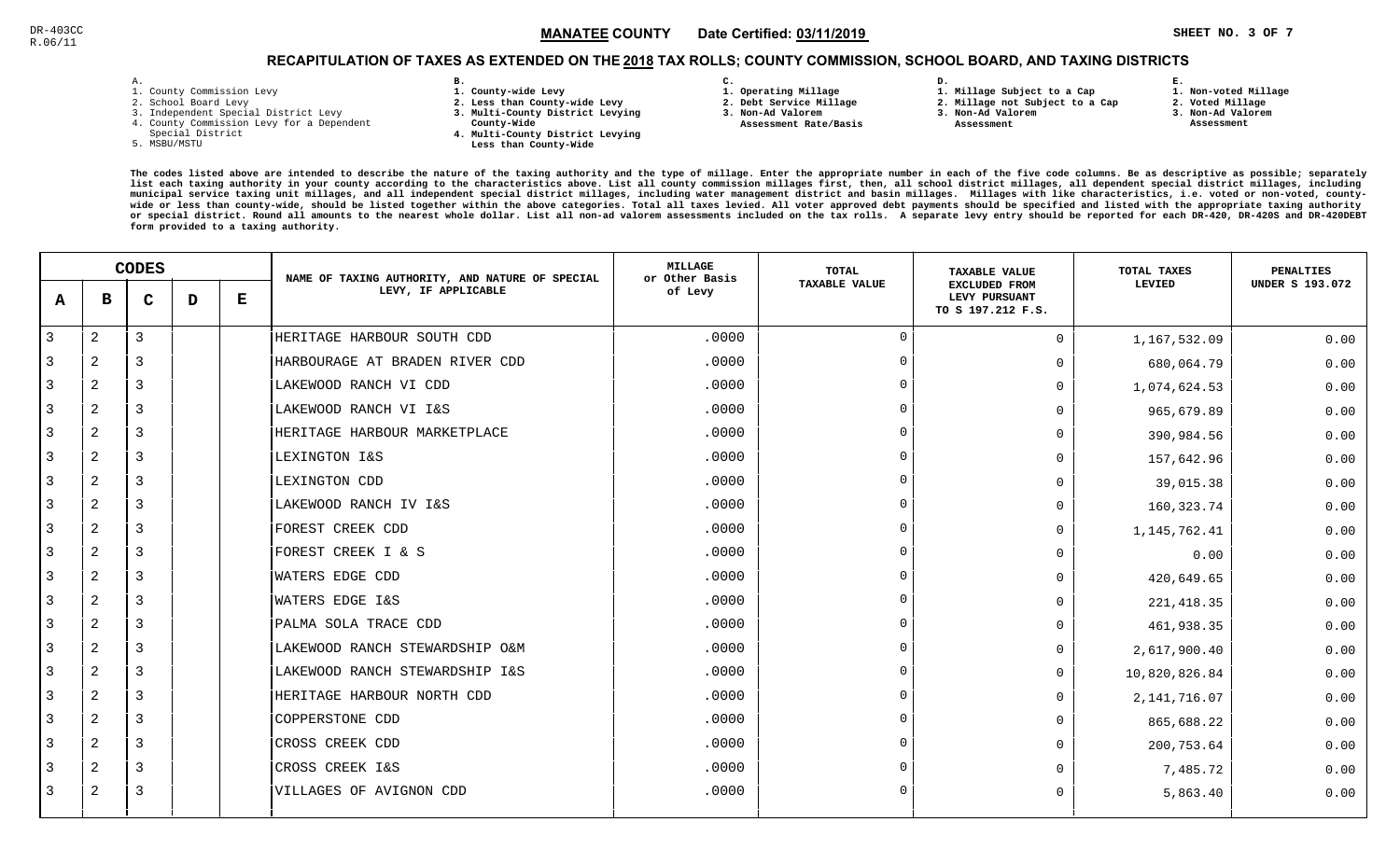## RECAPITULATION OF TAXES AS EXTENDED ON THE <u>2018</u> TAX ROLLS; COUNTY COMMISSION, SCHOOL BOARD, AND TAXING DISTRICTS

| - |   |  |  |
|---|---|--|--|
|   | ۰ |  |  |

- 1. County Commission Levy
- 2. School Board Levy
- 3. Independent Special District Levy
- 4. County Commission Levy for a Dependent
- Special District
- 5. MSBU/MSTU
- **B. 1. County-wide Levy**
- **2. Less than County-wide Levy**
- **3. Multi-County District Levying**
- **County-Wide** 
	- **4. Multi-County District Levying Less than County-Wide**
- **C. 3. Non-Ad Valorem**

**2. Debt Service Millage** 

 **Assessment Rate/Basis**

- **1. Operating Millage**
- **1. Millage Subject to a Cap**

**D.** 

- **2. Millage not Subject to a Cap3. Non-Ad Valorem**
	-
- - **Assessment**

**2. Voted Millage3. Non-Ad Valorem**

**E.**

- **Assessment**
	-

**1. Non-voted Millage**

|                | <b>CODES</b>   |                |   | NAME OF TAXING AUTHORITY, AND NATURE OF SPECIAL | MILLAGE<br>or Other Basis   | TOTAL   | <b>TAXABLE VALUE</b> | TOTAL TAXES                                                | <b>PENALTIES</b> |                        |
|----------------|----------------|----------------|---|-------------------------------------------------|-----------------------------|---------|----------------------|------------------------------------------------------------|------------------|------------------------|
| A              | в              | $\mathbf C$    | D | Е                                               | LEVY, IF APPLICABLE         | of Levy | <b>TAXABLE VALUE</b> | <b>EXCLUDED FROM</b><br>LEVY PURSUANT<br>TO S 197.212 F.S. | LEVIED           | <b>UNDER S 193.072</b> |
| $\overline{3}$ | 2              | 3              |   |                                                 | VILLAGES OF AVIGNON I&S     | .0000   | $\overline{0}$       | $\Omega$                                                   | 0.00             | 0.00                   |
| 3              | $\overline{2}$ | 3              |   |                                                 | LEGENDS BAY CDD             | .0000   | $\Omega$             | 0                                                          | 696,111.20       | 0.00                   |
| 3              | $\overline{a}$ | 3              |   |                                                 | HARRISON RANCH CDD          | .0000   | $\Omega$             | $\Omega$                                                   | 1,835,313.43     | 0.00                   |
| 3              | 2              | 3              |   |                                                 | SILVERLEAF CDD              | .0000   | $\Omega$             | $\Omega$                                                   | 129,166.30       | 0.00                   |
| 3              | 2              | 3              |   |                                                 | SILVERLEAF I&S              | .0000   | $\Omega$             | $\Omega$                                                   | 192,884.70       | 0.00                   |
| $\overline{3}$ | $\overline{2}$ | $\overline{3}$ |   |                                                 | BUCKEYE PARK CDD            | .0000   | $\Omega$             | $\Omega$                                                   | 15,179.93        | 0.00                   |
| 3              | $\overline{a}$ | 3              |   |                                                 | <b>BUCKEYE PARK I&amp;S</b> | .0000   | $\cap$               | $\Omega$                                                   | 181,598.49       | 0.00                   |
| 3              | 2              | 3              |   |                                                 | ARTISAN LAKES CDD           | .0000   | $\Omega$             | $\Omega$                                                   | 369,370.46       | 0.00                   |
| 3              | $\overline{a}$ | 3              |   |                                                 | VILLAGES OF GLEN CREEK CDD  | .0000   | $\Omega$             | $\Omega$                                                   | 141,665.60       | 0.00                   |
| 3              | $\overline{a}$ | 3              |   |                                                 | LEXINGTON 7 I&S             | .0000   | $\cap$               | $\Omega$                                                   | 22,692.00        | 0.00                   |
| 3              | 2              | 3              |   |                                                 | LEXINGTON 7 CDD             | .0000   | $\Omega$             | $\Omega$                                                   | 5,123.65         | 0.00                   |
| $\mathbf{3}$   | 2              | 3              |   |                                                 | PALMS OF TERRA CEIA BAY CDD | .0000   | $\Omega$             | $\Omega$                                                   | 385,541.81       | 0.00                   |
| 3              | $\overline{a}$ | 3              |   |                                                 | TREVESTA CDD                | .0000   | $\Omega$             | $\Omega$                                                   | 524,399.20       | 0.00                   |
| 3              | $\overline{a}$ | 3              |   |                                                 | WILDCAT PRESERVE CDD        | .0000   | $\Omega$             | $\Omega$                                                   | 0.00             | 0.00                   |
| 3              | $\overline{2}$ | 3              |   |                                                 | BUCKHEAD TRAILS CDD         | .0000   | $\Omega$             | $\Omega$                                                   | 0.00             | 0.00                   |
| 3              | $\overline{a}$ | 3              |   |                                                 | WILLOW WALK CDD             | .0000   | $\Omega$             | $\Omega$                                                   | 523,178.04       | 0.00                   |
| 3              | 2              | 3              |   |                                                 | AQUA ONE CDD                | .0000   | $\Omega$             | $\Omega$                                                   | 0.00             | 0.00                   |
| 3              | 2              | $\overline{3}$ |   |                                                 | SUMMER WOODS CDD            | .0000   | $\Omega$             | $\Omega$                                                   | 0.00             | 0.00                   |
| 3              | $\overline{2}$ | $\overline{3}$ |   |                                                 | BROOKSTONE CDD              | .0000   | $\Omega$             | 0                                                          | 0.00             | 0.00                   |
| 3              | 2              | 3              |   |                                                 | WILLOW HAMMOCK CDD          | .0000   | $\Omega$             | $\Omega$                                                   | 234,005.68       | 0.00                   |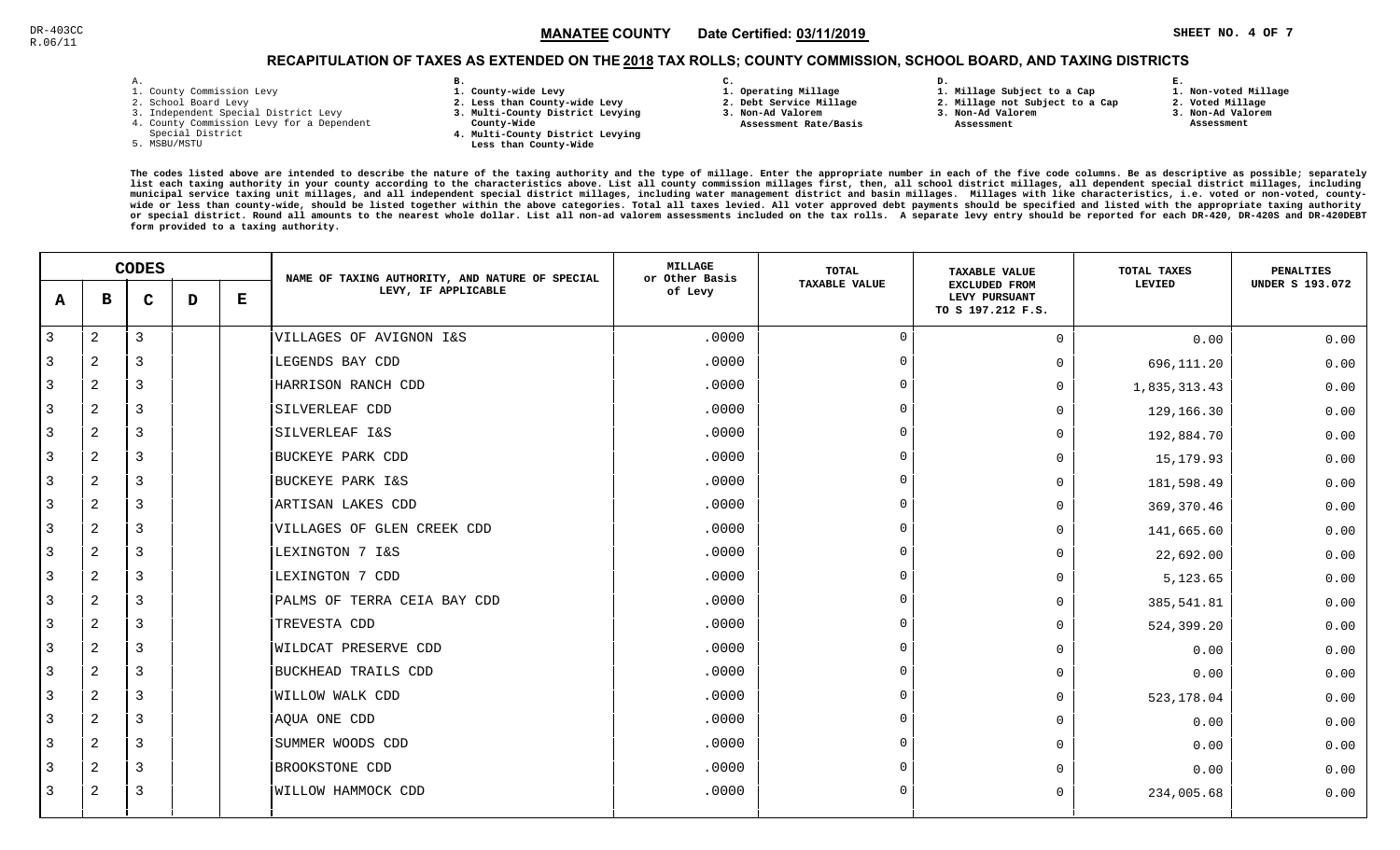**1. Non-voted Millage**

## RECAPITULATION OF TAXES AS EXTENDED ON THE <u>2018</u> TAX ROLLS; COUNTY COMMISSION, SCHOOL BOARD, AND TAXING DISTRICTS

| ۰ |  |  |
|---|--|--|

- 1. County Commission Levy
- 2. School Board Levy
- 3. Independent Special District Levy
- 4. County Commission Levy for a Dependent
- Special District
- 5. MSBU/MSTU
- **B. 1. County-wide Levy**
- **2. Less than County-wide Levy**
- **3. Multi-County District Levying**
- **County-Wide** 
	- **4. Multi-County District Levying Less than County-Wide**
- **C.**
- **1. Operating Millage**
- **2. Debt Service Millage 3. Non-Ad Valorem**
- **Assessment Rate/Basis**
- **2. Millage not Subject to a Cap3. Non-Ad Valorem**

**D.** 

 **Assessment** 

**1. Millage Subject to a Cap**

**2. Voted Millage3. Non-Ad Valorem**

**E.**

 **Assessment**

|                | <b>CODES</b>   |   |   | NAME OF TAXING AUTHORITY, AND NATURE OF SPECIAL | <b>MILLAGE</b><br>or Other Basis | <b>TOTAL</b> | <b>TAXABLE VALUE</b> | TOTAL TAXES                                                | <b>PENALTIES</b> |                        |
|----------------|----------------|---|---|-------------------------------------------------|----------------------------------|--------------|----------------------|------------------------------------------------------------|------------------|------------------------|
| A              | в              | C | D | Е                                               | LEVY, IF APPLICABLE              | of Levy      | <b>TAXABLE VALUE</b> | <b>EXCLUDED FROM</b><br>LEVY PURSUANT<br>TO S 197.212 F.S. | LEVIED           | <b>UNDER S 193.072</b> |
| 3              | $\overline{c}$ | 3 |   |                                                 | SOUTHBAY CDD                     | .0000        | $\Omega$             | $\mathbf 0$                                                | 0.00             | 0.00                   |
| 3              | 4              | 3 |   |                                                 | GREEN CORRIDOR PACE DISTRICT     | .0000        | $\cap$               | $\Omega$                                                   | 779.63           | 0.00                   |
| 3              | 4              | 3 |   |                                                 | FLORIDA PACE FUNDING AGENCY      | .0000        |                      | $\mathbf 0$                                                | 6,618.30         | 0.00                   |
| 3              | 4              | 3 |   |                                                 | FLORIDA RESILIENCY AND ENERGY    | .0000        |                      | $\Omega$                                                   | 0.00             | 0.00                   |
| 3              | 4              | 3 |   |                                                 | FLORIDA GREEN FINANCE AUTHORTY   | .0000        |                      | $\Omega$                                                   | 0.00             | 0.00                   |
| 3              | 2              | 3 |   |                                                 | BAYSHORE GARDENS PARKS & REC     | .0000        | $\cap$               | $\Omega$                                                   | 519,672.00       | 0.00                   |
| 3              | 2              | 3 |   |                                                 | TRAILER ESTATES PARKS & REC      | .0000        | $\cap$               | $\Omega$                                                   | 1,401,400.00     | 0.00                   |
| 3              | 2              | 3 |   |                                                 | ANNA MARIA STORMWATER            | .0000        |                      | $\Omega$                                                   | 162,865.73       | 0.00                   |
| 3              | $\overline{2}$ | 3 |   |                                                 | HOLMES BEACH STORMWATER          | .0000        |                      | $\Omega$                                                   | 230,146.90       | 0.00                   |
| 3              | 2              | 3 |   |                                                 | BRADENTON BEACH STORMWATER       | .0000        |                      | $\mathbf 0$                                                | 290, 414.33      | 0.00                   |
| 4              | 2              | 3 |   |                                                 | 14TH STREET CRA                  | .0000        |                      | $\Omega$                                                   | 0.00             | 0.00                   |
| 4              | 2              | 3 |   |                                                 | BRADENTON DDA CRA                | .0000        |                      | $\Omega$                                                   | 0.00             | 0.00                   |
| 4              | 2              | 3 |   |                                                 | BRADENTON BEACH CRA              | .0000        |                      | $\Omega$                                                   | 0.00             | 0.00                   |
| 4              | 2              | 3 |   |                                                 | CENTRAL CRA                      | .0000        |                      | $\Omega$                                                   | 0.00             | 0.00                   |
| $\overline{4}$ | 2              | 3 |   |                                                 | BRA-WIN CANAL DREDGING           | .0000        |                      | $\Omega$                                                   | 1,780.84         | 0.00                   |
| 4              | $\overline{2}$ | 3 |   |                                                 | WARNERS WEST CANAL DREDGING      | .0000        |                      | $\Omega$                                                   | 1,133.55         | 0.00                   |
| 4              | 2              | 3 |   |                                                 | WARNERS EAST CANAL DREDGING      | .0000        |                      | $\Omega$                                                   | 1,813.68         | 0.00                   |
| 4              | 2              | 3 |   |                                                 | RUBONIA LIGHTING                 | .0000        |                      | $\Omega$                                                   | 4,721.60         | 0.00                   |
| 4              | 2              | 3 |   |                                                 | CAPE VISTA LIGHTING              | .0000        |                      | $\Omega$                                                   | 3,610.00         | 0.00                   |
| 4              | 2              | 3 |   |                                                 | GULF & BAY LIGHTING              | .0000        | $\Omega$             | $\Omega$                                                   | 3,900.00         | 0.00                   |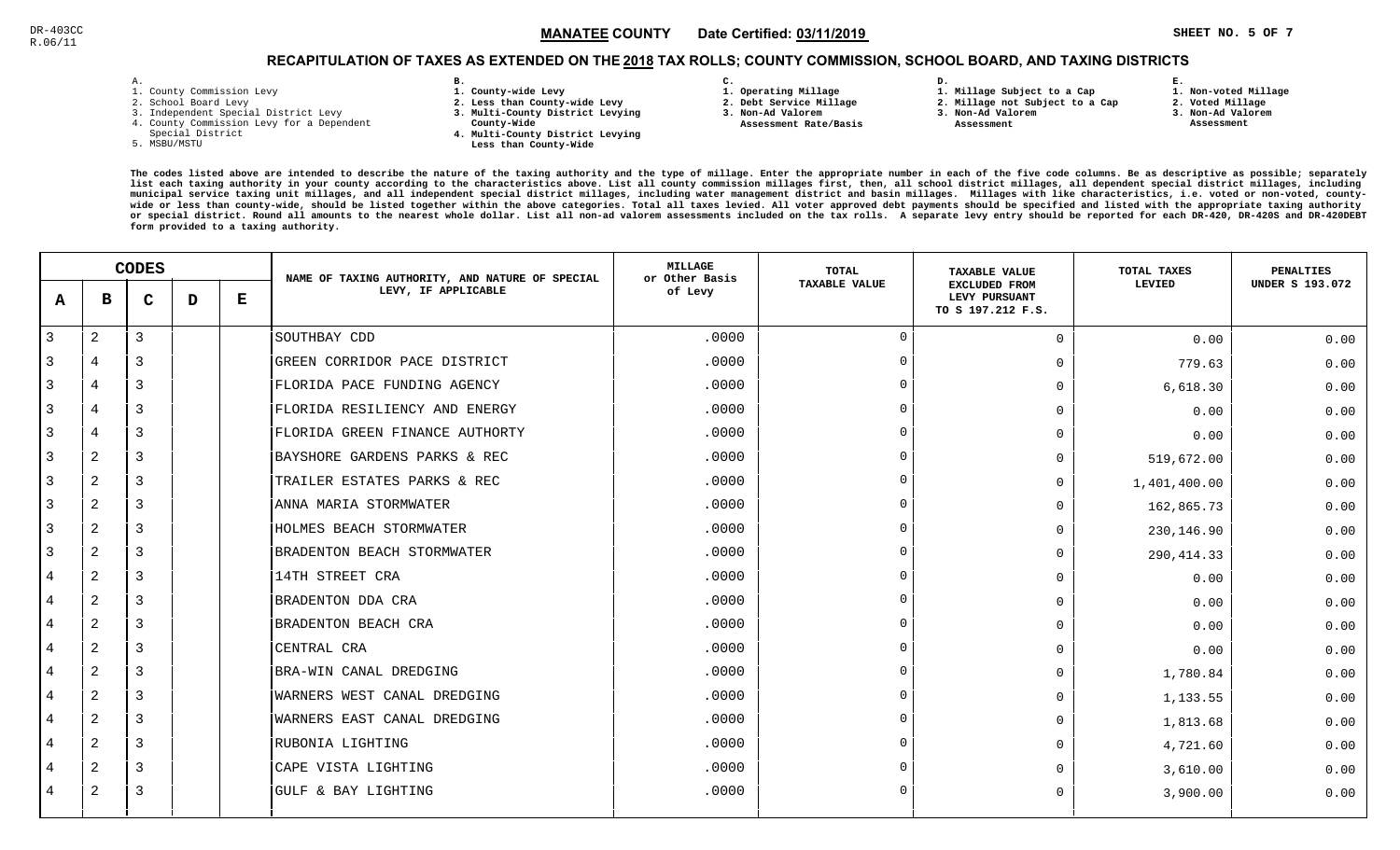#### $\mathbb{S}^3$  and  $\mathbb{S}^2$  and  $\mathbb{S}^3$  and  $\mathbb{S}^3$  and  $\mathbb{S}^3$  and  $\mathbb{S}^3$  and  $\mathbb{S}^3$  and  $\mathbb{S}^3$  and  $\mathbb{S}^3$  and  $\mathbb{S}^3$  and  $\mathbb{S}^3$  and  $\mathbb{S}^3$  and  $\mathbb{S}^3$  and  $\mathbb{S}^3$  and  $\mathbb{S}^3$  MANATEE CO

## RECAPITULATION OF TAXES AS EXTENDED ON THE <u>2018</u> TAX ROLLS; COUNTY COMMISSION, SCHOOL BOARD, AND TAXING DISTRICTS

| – | ٠ |  |  |
|---|---|--|--|

- 1. County Commission Levy
- 2. School Board Levy
- 3. Independent Special District Levy
- 4. County Commission Levy for a Dependent
- Special District
- 5. MSBU/MSTU
- **B. 1. County-wide Levy**
- **2. Less than County-wide Levy**
- **3. Multi-County District Levying**
- **County-Wide** 
	- **4. Multi-County District Levying Less than County-Wide**
- **C.**
- **1. Operating Millage**
- **2. Debt Service Millage 3. Non-Ad Valorem**
- **Assessment Rate/Basis**
- **2. Millage not Subject to a Cap**

**D.** 

**3. Non-Ad Valorem Assessment** 

**1. Millage Subject to a Cap**

- 
- **3. Non-Ad Valorem**

**E.**

**2. Voted Millage Assessment**

**1. Non-voted Millage**

|                | <b>CODES</b>   |                |   | NAME OF TAXING AUTHORITY, AND NATURE OF SPECIAL | <b>MILLAGE</b><br>or Other Basis | TOTAL   | <b>TAXABLE VALUE</b> | TOTAL TAXES                                                | PENALTIES  |                        |
|----------------|----------------|----------------|---|-------------------------------------------------|----------------------------------|---------|----------------------|------------------------------------------------------------|------------|------------------------|
| A              | в              | $\mathbf C$    | D | ${\bf E}$                                       | LEVY, IF APPLICABLE              | of Levy | <b>TAXABLE VALUE</b> | <b>EXCLUDED FROM</b><br>LEVY PURSUANT<br>TO S 197.212 F.S. | LEVIED     | <b>UNDER S 193.072</b> |
| 4              | $\mathbf{2}$   | 3              |   |                                                 | PIC TOWN LIGHTING                | .0000   | $\overline{0}$       | $\Omega$                                                   | 5,796.00   | 0.00                   |
| 4              | 2              | 3              |   |                                                 | HOLIDAY HEIGHTS LIGHTING         | .0000   | $\Omega$             | O                                                          | 8,257.45   | 0.00                   |
| 4              | 2              | 3              |   |                                                 | TROPICAL HARBOR LIGHTING         | .0000   | $\Omega$             | 0                                                          | 3,640.00   | 0.00                   |
| 4              | 2              | 3              |   |                                                 | SUNNY SHORES LIGHTING            | .0000   | $\Omega$             | U                                                          | 3,591.00   | 0.00                   |
| $\overline{4}$ | 2              | 3              |   |                                                 | SYLVAN OAKS LIGHTING             | .0000   | $\Omega$             | 0                                                          | 9,576.00   | 0.00                   |
| 4              | 2              | 3              |   |                                                 | 29 APOLLO LAKE LIGHTING          | .0000   | $\Omega$             | 0                                                          | 3,750.00   | 0.00                   |
| 4              | 2              | 3              |   |                                                 | 28TH AVE E LIGHTING              | .0000   | $\Omega$             | 0                                                          | 5,304.00   | 0.00                   |
| 4              | $\overline{a}$ | 3              |   |                                                 | HERNANDO AVE LIGHTING            | .0000   | $\Omega$             | 0                                                          | 1,803.20   | 0.00                   |
| 4              | 2              | $\overline{3}$ |   |                                                 | LAKE PARK LIGHTING               | .0000   | $\cap$               | 0                                                          | 4,221.00   | 0.00                   |
| 4              | 2              | 3              |   |                                                 | OAKWOOD LIGHTING                 | .0000   | $\Omega$             | 0                                                          | 6,502.04   | 0.00                   |
| 4              | $\mathbf{2}$   | 3              |   |                                                 | WASHINGTON GARDENS LIGHTING      | .0000   | $\Omega$             | 0                                                          | 6,003.00   | 0.00                   |
| $\overline{4}$ | 2              | $\overline{3}$ |   |                                                 | LONGBOAT KEY UNDRGND UTILS GMD   | .0000   | $\Omega$             | 0                                                          | 564,959.17 | 0.00                   |
| 4              | 2              | $\overline{3}$ |   |                                                 | LONGBOAT KEY UNDRGND UTILS NBD   | .0000   | $\Omega$             | 0                                                          | 584,945.93 | 0.00                   |
| 4              | $\overline{c}$ | 3              |   |                                                 | SAMOSET LIGHTING                 | .0000   | $\cap$               | 0                                                          | 0.00       | 0.00                   |
| 4              | 2              | $\overline{3}$ |   |                                                 | LOT CLEARING                     | .0000   | - വ                  | 0                                                          | 20,896.26  | 0.00                   |
| 4              | $\overline{2}$ | 3              |   |                                                 | NORTH COUNTY TIF                 | .0000   | $\Omega$             | <sup>n</sup>                                               | 0.00       | 0.00                   |
| 4              | 2              | 3              |   |                                                 | PALMETTO CRA                     | .0000   | $\cap$               | <sup>n</sup>                                               | 0.00       | 0.00                   |
| 4              | 2              | 3              |   |                                                 | POMELLO PARK PAVING              | .0000   | $\Omega$             | 0                                                          | 0.00       | 0.00                   |
| 4              | 2              | $\overline{3}$ |   |                                                 | 24TH AVENUE EAST PAVING          | .0000   | $\Omega$             |                                                            | 1,273.95   | 0.00                   |
| 4              | 2              | 3              |   |                                                 | 29TH STREET EAST PAVING          | .0000   | $\Omega$             | 0                                                          | 13,252.96  | 0.00                   |